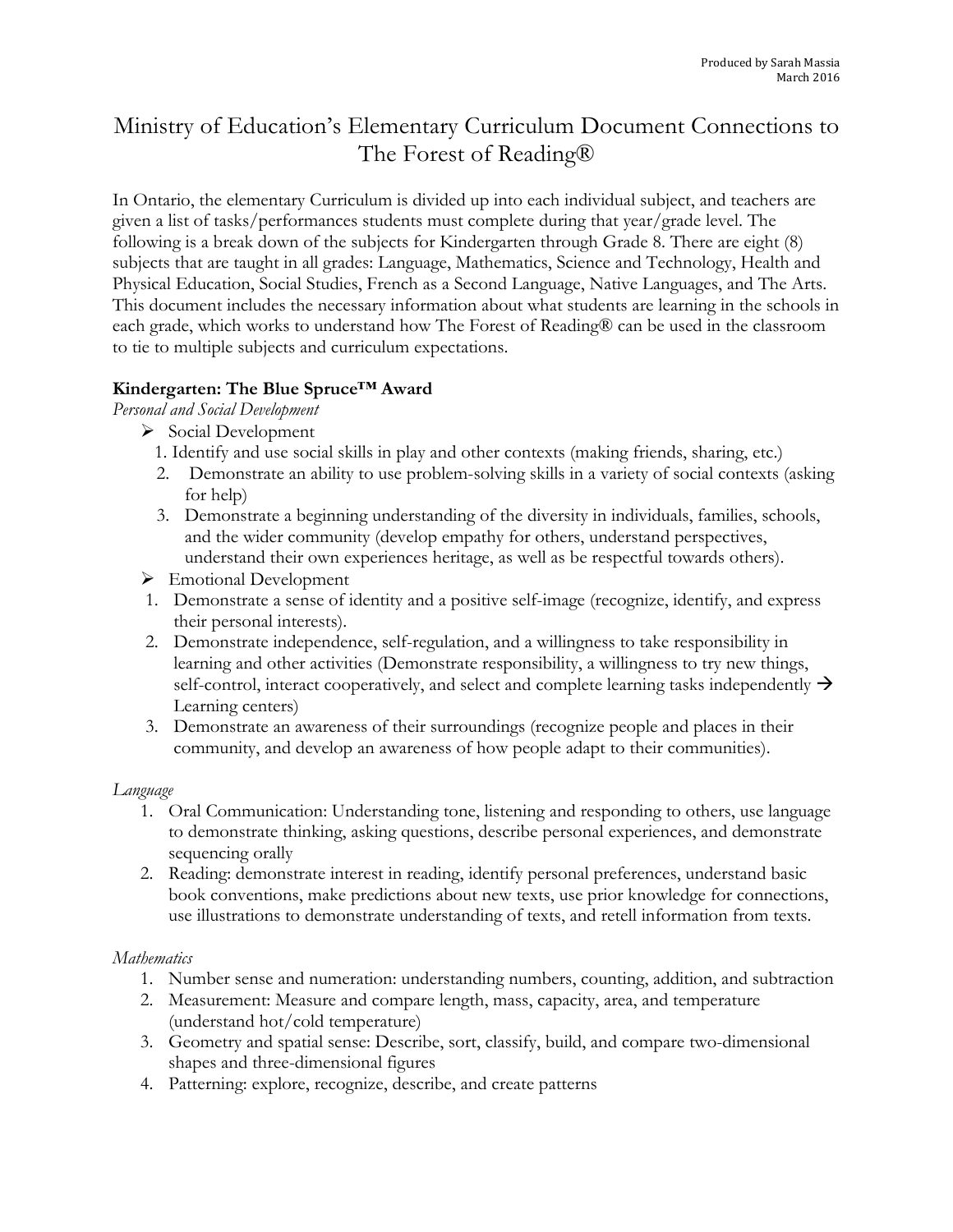5. Data Management and Probability: sort, classify, and display a variety of concrete objects, collect data, begin to read and describe displays of data, and begin to explore the concept of probability in everyday contexts

## *Science and Technology*

- 1. Demonstrate an awareness of the natural and built environment through hands-on activities
- 2. Conduct simple investigations through free exploration, focused exploration, and guided activity, using inquiry skills (questioning, planning, predicting, observing, communicating)
- 3. Demonstrate an understanding of the natural world and the need to care for and respect the environment
- 4. Use technological problem-solving skills (questioning, planning, predicting, constructing, observing, communicating) in free exploration, focused exploration, and guided activity.

# *Health and Physical Activity*

- 1. Demonstrate an awareness of health and safety practices for themselves and others and a basic awareness of their own well being (safety practices like 911 and understanding their emotions and how to regulate that).
- 2. Participate willingly in a variety of activities that require the use of both large and small muscles (Act in creative movement – dance, play, etc.)

# *The Arts*

- 1. Drama and Dance: demonstrate an awareness of themselves as dramatic artists and dancers, use problem-solving strategies when experimenting with the skills, materials, processes, express responses to a variety of forms of drama and dance, including those from other cultures
- 2. Music: demonstrate an awareness of themselves as musicians through engaging in music activities, use problem-solving strategies when experimenting with the skills, communicate their ideas through music
- 3. Visual Arts: demonstrate an awareness of themselves as artists through engaging in activities in visual arts, communicate their ideas through various visual art forms.

# **Grade One: The Blue Spruce™ Award**

# *Language*

- 1. Oral Communication: listen in order to understand and respond appropriately; use speaking skills and strategies appropriately to communicate with different audiences; and reflect on and identify their strengths as listeners and speakers, areas for improvement.
- 2. Reading: read and demonstrate an understanding of a variety of literary, graphic, and informational texts, reflect on and identify their strengths as readers, areas for improvement, and the strategies they found most helpful before, during, and after reading.

# *Mathematics*

- 1. Number Sense and Numeration: representing and ordering whole numbers to 50; representing money amounts to 20¢; counting by 1's, 2's, 5's, and 10's; adding and subtracting numbers to 20.
- 2. Measurement: measuring using non-standard units; telling time to the nearest half-hour; developing a sense of area; comparing objects by size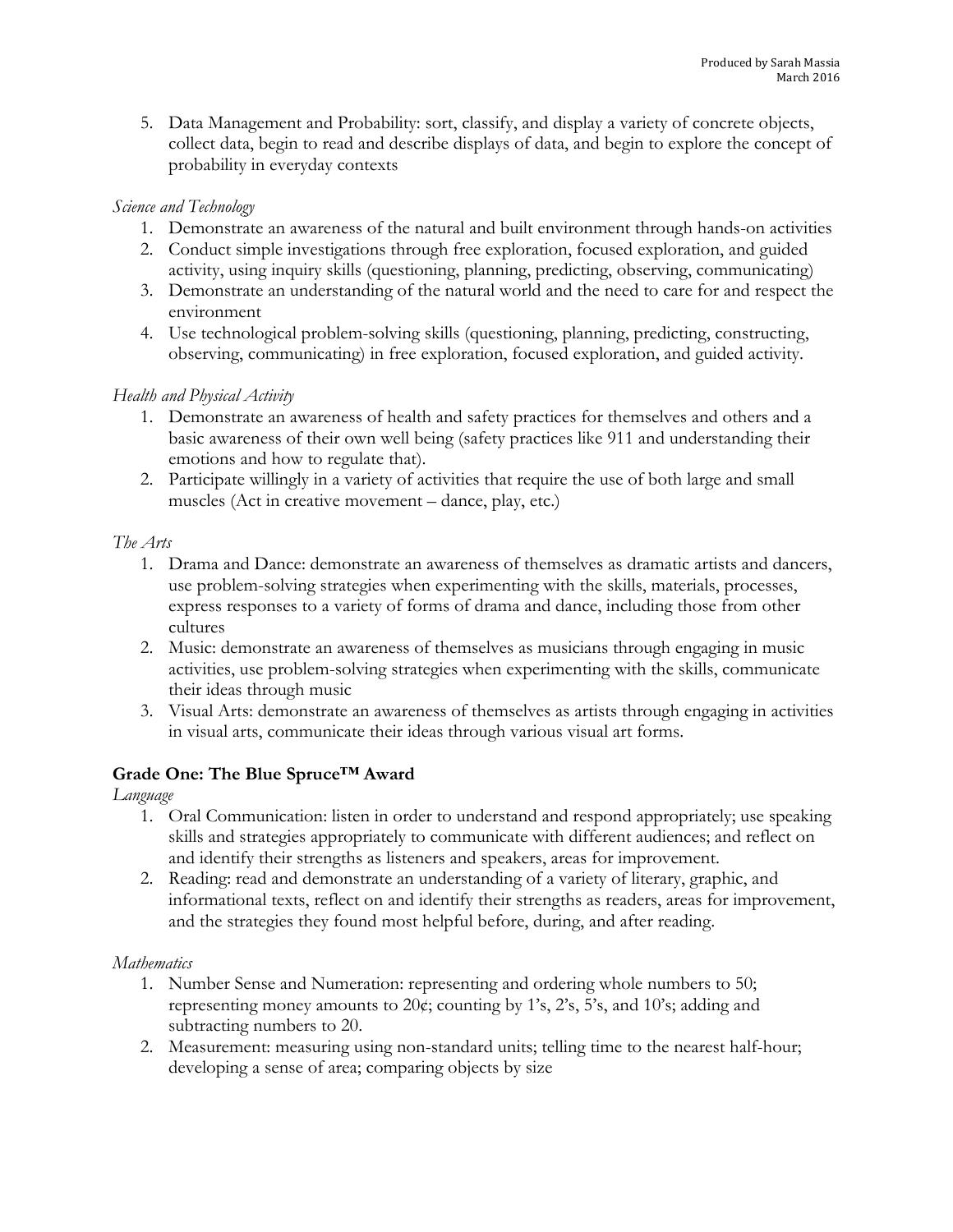- 3. Geometry and Spatial Sense: sorting and classifying two-dimensional shapes and threedimensional figures by attributes; recognizing symmetry; relating shapes to other shapes, to designs, and to figures; describing location using positional language
- 4. Patterning and Algebra: creating and extending repeating patterns involving one attribute; introducing the concept of equality using only concrete materials
- 5. Data Management and Probability: organizing objects into categories using one attribute; collecting and organizing categorical data; reading and displaying data using concrete graphs and pictographs; describing the likelihood that an event will occur

#### *Science and Technology*

- 1. Sustainability and Stewardship: assess the role of humans in maintaining a healthy environment.
- 2. Structure and Function: assess the impact on people and the environment of objects and structures and the materials used in them.
- 3. Energy: assess uses of energy at home, at school, and in the community, and suggest ways to use less energy; investigate how different types of energy are used in daily life; demonstrate an understanding that energy is something that is needed to make things happen, and that the sun is the principal source of energy for the earth.
- 4. Change and Continuity: assess the impact of daily and seasonal changes on living things, including humans.

# *Health and Physical Education*

- 1. Active Living: demonstrate an understanding of the importance of being physically active and apply physical fitness concepts and practices that contribute to a healthy, active lifestyle
- 2. Movement: Apply movement strategies appropriately
- 3. Healthy Living: demonstrate the ability to apply health knowledge and living skills to make reasoned decisions and take appropriate actions relating to their personal health and wellbeing

## *Social Studies*

- 1. Heritage and Identity: demonstrate an understanding that they and other people have different roles, relationships, and responsibilities, and that all people should be treated with respect, regardless of their roles, relationships, and responsibilities
- 2. People and Environments: describe significant aspects of their community, with reference to different areas, services, and natural and built features, demonstrating an understanding of some basic ways of describing location and measuring distance

# *French as a Second Language*

- 1. Oral Communication: listen to, understand, and interact with one another, and demonstrate an understanding of information in oral French texts about aspects of culture and communicate and interact in French.
- 2. Reading: Determine meaning in French texts

## *Native Languages*

- 1. Oral Communications: talk about familiar topics using basic vocabulary, follow simple instructions, respond appropriately to simple questions
- 2. Reading: read simple words, using the alphabet or syllabics chart, pictures, and other visual aids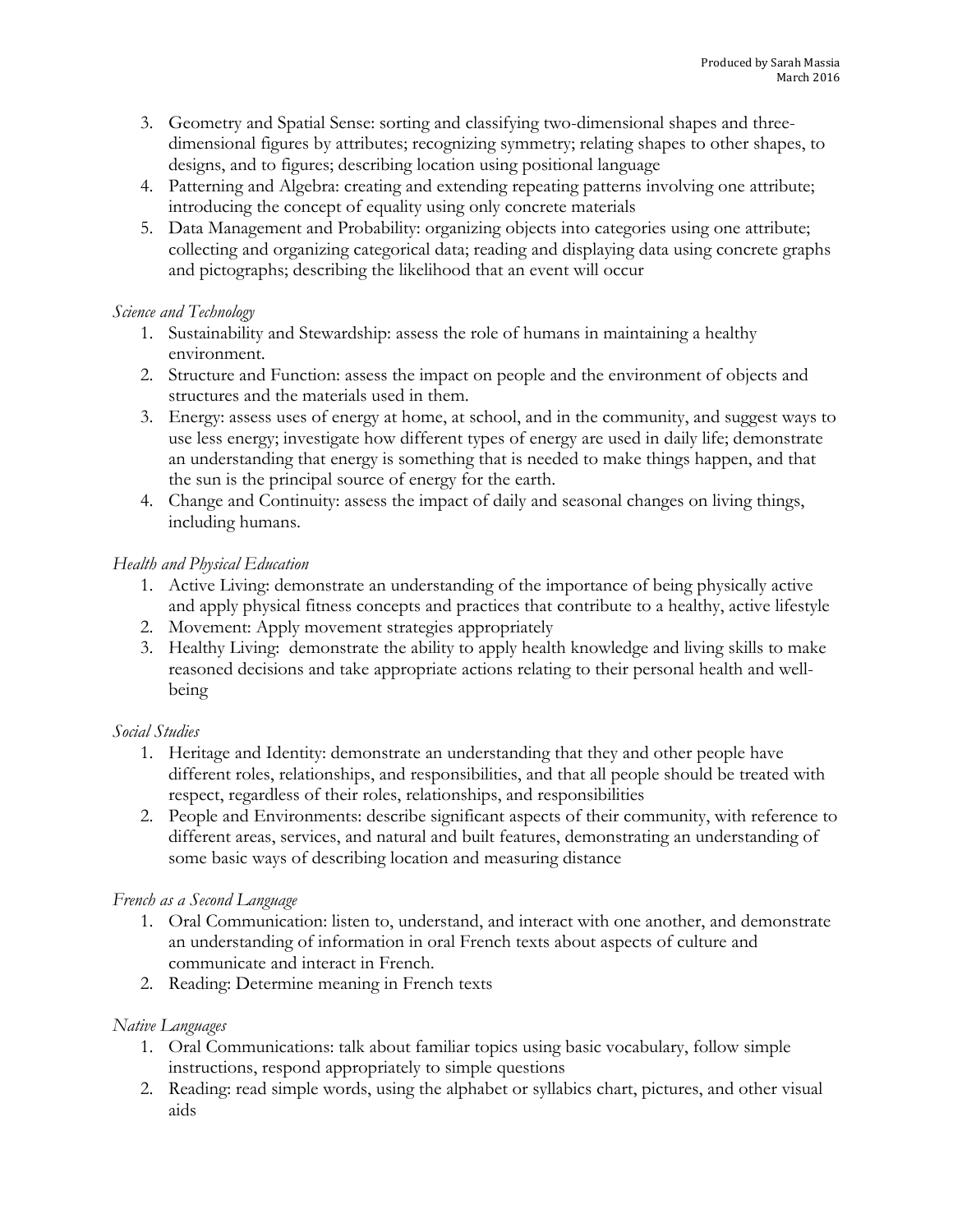*The Arts* 

- 1. Dance: apply the creative process to the composition of simple, dance phrases, using the elements of dance to communicate feelings and ideas.
- 2. Drama: apply the creative process to dramatic play and process drama, using the elements and conventions of drama to communicate feelings, ideas, and stories
- 3. Music: apply the creative process to create and perform music for a variety of purposes, using the elements and techniques of music
- 4. Visual Arts: apply the creative process to produce a variety of two- and three-dimensional art works, using elements, principles, and techniques of visual arts to communicate feelings, ideas, and understandings

# **Grade Two: The Blue Spruce™ Award**

*Language:* 

- 1. Oral Communication: listen in order to understand and respond appropriately; use speaking skills and strategies appropriately to communicate with different audiences.
- 2. Reading: read and demonstrate an understanding of a variety of literary, graphic, and informational texts, using a range of strategies to construct meaning; recognize a variety of text forms, text features, and stylistic elements and demonstrate understanding of how they help communicate meaning; use knowledge of words and cueing systems to read fluently.

## *Mathematics:*

- 1. Number Sense and Numeration: representing and ordering numbers to 100; representing money amounts to 100¢; counting by 25's.
- 2. Measurement: Measuring length, telling time, measuring perimeter, area, mass, and capacity, describing and establishing temperature change, relating days to weeks and months to years
- 3. Geometry and Spatial Sense: classifying two-dimensional shapes by geometric properties; classifying three-dimensional figures by geometric properties, locating a line of symmetry.
- 4. Patterning and Algebra: identifying and describing repeating patterns.
- 5. Data Management and Probability: organizing objects into categories using two attributes, reading and displaying data using line plots and simple bar graphs, describing probability, as the likelihood that an event will occur.

## *Science and Technology:*

- 1. Structure and Function: Understand that animals have distinct characteristics, that humans are animals, differences between different kinds of animals
- 2. Sustainability and Stewardship: Humans must help protect animals, how liquids and solids can have an impact on society, our actions affect the quality of air and water, and its ability to sustain life
- 3. Energy: Understand how objects move and how machines make life easier for humans.

## *Health and Active Living:*

- 1. Living: regularly participate in physical activity and understand the importance of being active
- *2.* Movement: Perform movement skills, understand how to participate successfully in activities
- *3.* Healthy living: Understand factors that lead to a healthy life and how their actions affect their own and others' well being